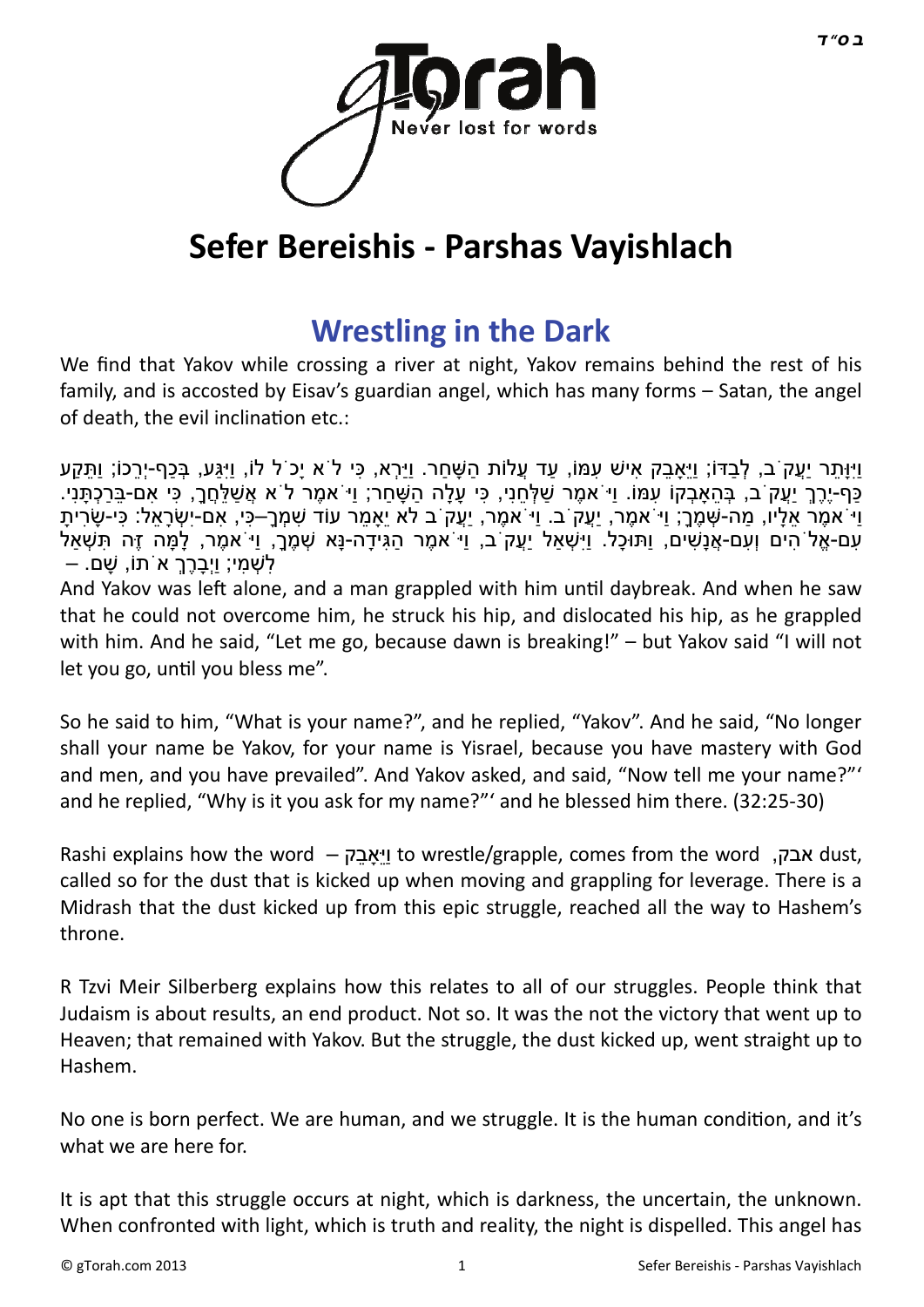to leave at sunrise, to sing in front of Hashem.

The Gemara in Suka teaches how at the end of days, Hashem will slaughter the Satan, and the righteous will cry because they will see it as a mountain, and they don't understand how they overcame it, but the evil will cry because it will be as if it were a hair, and lament their lack of control and discipline to resist it. The Yetzer Hara is subjective.

The Steipler compares this to someone who hasn't seen their family in a long time, and is certain that when they meet, they will all be happy, and never argue or fight again. It will never last. The imagination stage is always better that the reality, because when reality hits, the illusions disappear.

The angel had to leave when confronted with reality, and Yakov asks for his name. He asks for his name. The angel seems to refuse a real answer, "Why is it you ask for my name?".

 $R'$  Leib Chasman explains that this is the essence of what it is – nothing. It cannot be defined, because it's almost a reflection of ourselves. There is no answer to what is, just what we make it into.

### **Acti[ons: Louder Than Words](http://gtorah.com/2010/11/18/angel-combat/)**

As Yakov's fight with Esav's angel turns in his favour, the angel injures Yakov: וַיִּרְא כִּי לֹא יַכֹּל לוֹ וַי<sub>ּ</sub>גַּע בְּכַף יְרֹכוֹ וַתַּקַע כַּף יֶרֶךְ יִעֲק<sup>ֹ</sup>ב בְּהֵאבְקוֹ עִמּוֹ – When he saw that he would not defeat Yakov, he struck the socket of his hip, and the socket of Yakov's hip became dislocated, as he wrestled with him. (32:26)

The Midrash Yalkut Reuveni says that the hip socket was the location of the injury, because the angel foresaw Yakov's – יריכו יוצא his descendants; Nadav and Aviyhu.

Why did Nadav and Avihu cause the angel's failure beat Yakov?

The Divrei Yosef explains that Esav's angel fought with Yakov over the blessings taken from Esav, by tricking Yitzchak into giving him. When Yitzchak blessed Yaakov, his intention was to bless Esav – this was who Yakov professed to be. Yitzchak's intent was that Esav should receive the brachos, however his actions bestowed them on Yaakov. The angel claimed that Yakov had to abdicate the blessings, as Yitzchak never intended to give them to him, and this was what they fought over.

At the Golden Calf, Aharon unwittingly catalysed the entire episode, and due to this he lost his two oldest children; Nadav and Aviyhu. Despite the fact we know that Aharon only took a leading part to stall the Jews, yet he was still punished eventually.

His intentions were well meant, but his actions themselves were bad, and overall he lost Nadav and Aviyhu, so we see that when intent and action clash, the action takes precedence in interpreting the outcome.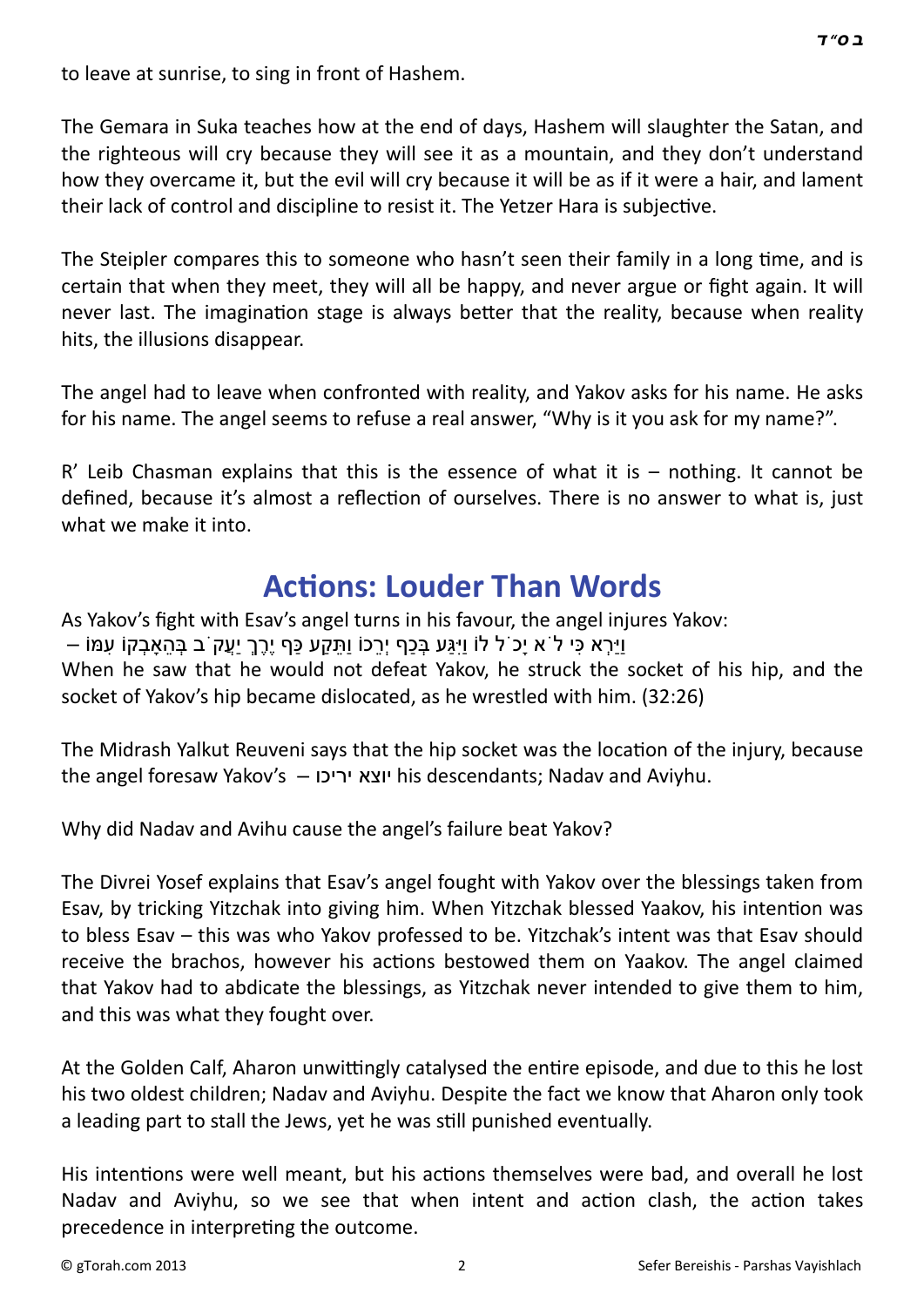Thus, Nadav and Aviyhu's deaths prove that Yaakov was right, and he was the legitimate holder of the blessings from his father.

### **[The Dying Truth](http://gtorah.com/2010/11/18/the-dying-truth/)**

As Yakov learnt of Esav's pursuit of his family, accompanied by a battalion of four hundred men, he split his family into two groups, a day's travel apart from each other. Yaakov remained with the first camp, while sending the second ahead.

His rationale:

ויאמר אם יבוא עשו אל המחנה האחד והכהו והיה המחנה הנשאר לפליטה – He said, "If Esav comes to one camp and strikes it down, then the remaining camp will survive." (32:9)

Rashi notes that Yakov was confident of the second groups survival if the first was wiped out  $-$  the remaining camp "will" survive  $-$  not might. Why was he so certain; was it not possible that Esav could wipe out both camps?

The Gan Roveh answers that Rivka had said before Yakov fled: למה אשכל גם שניכם יום אחד – "Why should I lose both of you in one day?" (27:45)

The Midrash records that she predicted that their death dates were linked. Accordingly, if Esav were to kill Yaakov with the first camp, the prophecy recorded that Esav would die before the day faded, and before he was able to reach the second camp, a day's journey away.

This was Yakov's strategy to guarantee his family's safety, and his certainty of the second groups survival is clear. Indeed, Rivka's prophecy was accurate and their deaths truly were linked – Esav died at Yakov's funeral.

### **A LiƩ[le Arrogant…](http://gtorah.com/2010/02/03/an-eighth-of-an-eighth/)**

Humility is acknowledged to be one of the foremost identifying features of a Jew. The Gemara in Sota cryptically recommends that the appropriate measure of humility is as an eighth of an eighth (or 1/64) of arrogance.

What does this cryptic figure mean, and how does it indicate a suitable degree of humility? The Koheles Yitzchak explains that the 64th correlates to the Gemara in Megila that tells how all the mountains competed for the right to have the Torah delivered on them, and Mt. Sinai "won" the right by not competing. The mightiest mountain was called Tabor, which was 32,000 cubits tall. Sinai was 1/64th, and was deemed worthy.

But how do we practice this measurement? What does it look like to us?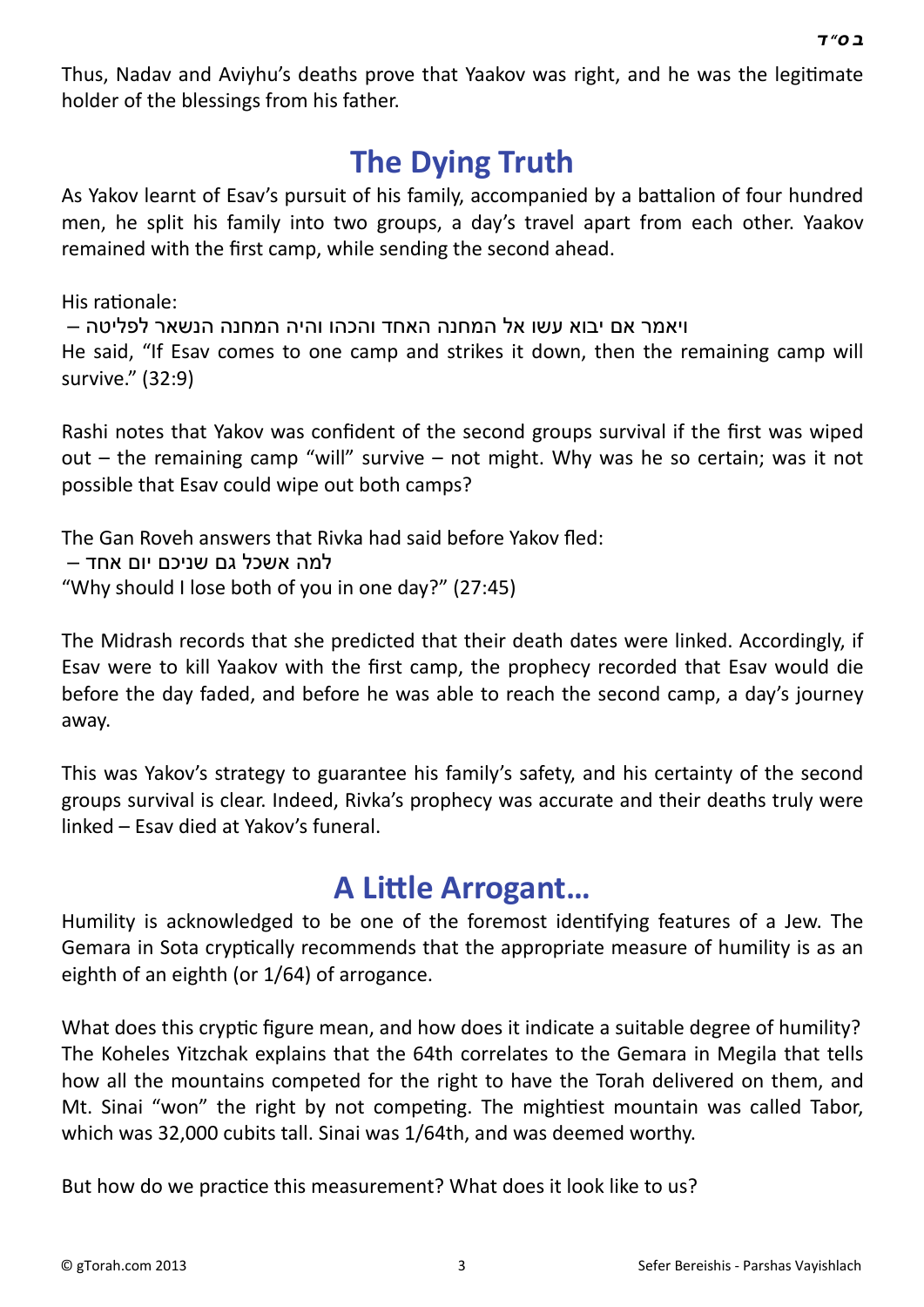The Vilna Gaon explains that the 8th pasuk in the 8th parsha (Vayishlach) has Yakov doubting his merit's ability to deliver him from danger:

ַ קָטֹנְתִּי מִכֹּ ל הַחֲסִדִּים וּמִכָּל הַאֱמֶת אֲשֶׁר עַשׂיִת אֶת עַבְדֶּךָ

I have become small from all the kindnesses and from all the truth that You have rendered Your servant.

That is to say, our perspective should be that our merits are small, and that we don't deserve that much at all.

The Maharsha notes that the word for arrogance in Hebrew 01 has the numerical value of 63. Seeing oneself as part of something greater (1/64th), and not an individual contextualizes things, and a person will be humble.

R' Shlomo Farhi suggests that the Gemara specified an eighth of an eighth, and not one sixty-fourth, for a reason.

The number 8 connotes the confluence of natural and supernatural. It is a repetition of a cycle, an octave higher. It is a rededication of the connection from God. This is what the Bris of circumcision and Yovel indicate  $-$  an eighth unit. The second eighth is necessary, because a person may recognize that their talents and achievements are from God — but why did God give them to him?

The second eighth offsets that. The path to humility is recognition that everything is from God. The gift is itself a gift, and not because you deserve it.

### **[Disability](http://gtorah.com/2009/12/02/a-lame-excuse/)**

Yakov's family traveled from their previous encampment, but he remembered that some items were missing, and returned on his own to get them. As he crossed a bridge, he was confronted and attacked, by what we identify as Esau's guardian angel:

ויאבק איש עמו עד עלות השחר...ותקע כף ירך יעקב בהאבקו עמו –

A man wrestled with him until dawn...and his hip was dislocated while wrestling with him. (32:32)

They were wrestling, and Yakov was injured. Why mention that the injury was sustained while wrestling, when it is established that they are wrestling already?

Rashi gives two interpretations on the word :ויאבק firstly, the word is from  $-$  אבק dust – that they kicked up a lot of dust through their movements. AlternaƟvely, ואבקו שחבקו – בזרועתיו that they were embracing with their arms, an essenƟal part of wrestling, of course.

The Ksav Sofer points out that the first interpretation is in line with the way that enemies fight with each other, whereas the second has echoes of the way that friends embrace.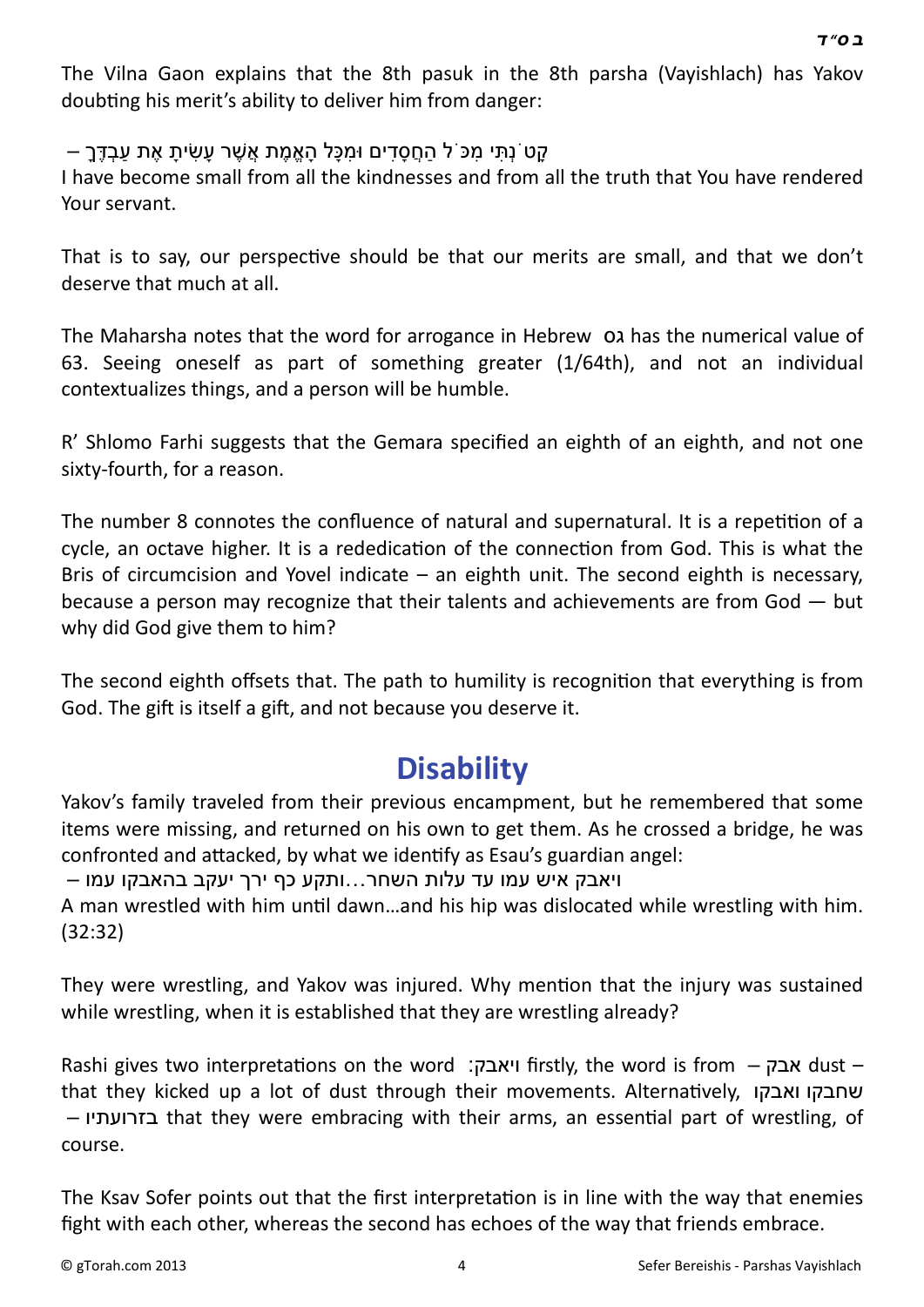It is famously said that Yakov requested help – עשו מיד אחי מיד from his brother, from Esau. They are not always the same. עשו מיד is harsh decrees, pogroms, crusade. But far more insidious, sinister and dangerous is – אחי מיד my brother! Our guard is down. This is  $interrelation$  without distance  $-$  assimilation.

This is the second interpretation of  $-$  ויאבק $-$  the head on fight does not succeed, so the embrace is attempted. History has shown the second method to have far more severe ramificaƟons, as it distances us from G-d before you realize. Through this ,ויאבק this embrace, – ירך יעקב the hip, the site of the Bris is dislocated.

What follows is a reflection of the same: וּיִזְרַח-לוֹ הַשֶּׁמֶשׁ, כַּאֲשֶׁר עַבַר אֶת-פָּנוּאַל; וְהוּא צֹ לֹע, עַל-יְרַכוֹ – The sun rose… and he had a limp.

After the dark, which equates to the harsh treatment of Exile and overt anti-Semtism, discrimination and genocide; suddenly there is sunshine, or enlightened, friendly treatment. But it is this which reveals that he is crippled despite sustaining injury in the night – it compounds the injury received earlier!

This illustrates the Torah's principle of לבנים סימן אבות עשה - The acƟons of our ancestors lay out a blueprint for the national identity they gave rise to. The Torah gives clear warning that sometimes there are struggles, and recommends that we keep distance and not let our guard down. What truly cripples someone is an inability to see what's just ahead.

### **[Torah: A Mother's Duty](http://gtorah.com/2009/12/01/whats-so-special-about-jewish-children/)**

As Esav caught up to Yakov, he did not attack, and the two brothers conversed: וַיִּשָּׂא אֶת עֵינָיו וַיַּרְא אֶת הַנָּשִׁים וְאֶת הַיִלַדִים וַי<sup>ֹ</sup>אמֵר מִי אֵלֵּה לַּךְ וִיֹּאמֹר ה**ִילַדִים אֲשֶׁר חַנַן אֵל**ֹ הים אֵת  $-$  עַבְדֶּךָ

Esav lifted his eyes and saw the women and the children, and he said, "Who are these to you?". Yakov said, "The children with whom God has favored your servant." (33:5)

Esav was no fool, he knew Yakov and his entourage were; he'd tracked them down with a small army, ostensibly to kill them all. So why does their conversation take the form of a chance meeting, as if it weren't apparent who they were and what their connection to Yakov was?

This was the first ever Jewish family. A look at Yishmael, Lavan and Esau describes how people behaved in that society, and Yakov's children acted in an unprecedented manner. This was Esau's astonishment.

The Chafetz Chaim explains that Yakov answered what made his family different. He answered" – אֲ אֱ יְחֵנן אֱלֹהִים אֶת עַבְדֶּך – "answered" – אֲ עָבָדֶ normal word for giving – ,נתן, is not used, and is substituted for  $\eta$ כון; an anagram of the 3 Mitzvos exclusive to women – – נידה , נר, חלה the laws regarding the separaƟon of

 *[ב](http://en.wikipedia.org/wiki/Bet_%28letter%29) [ס](http://en.wikipedia.org/wiki/Samekh)" [ד](http://en.wikipedia.org/wiki/Dalet)*